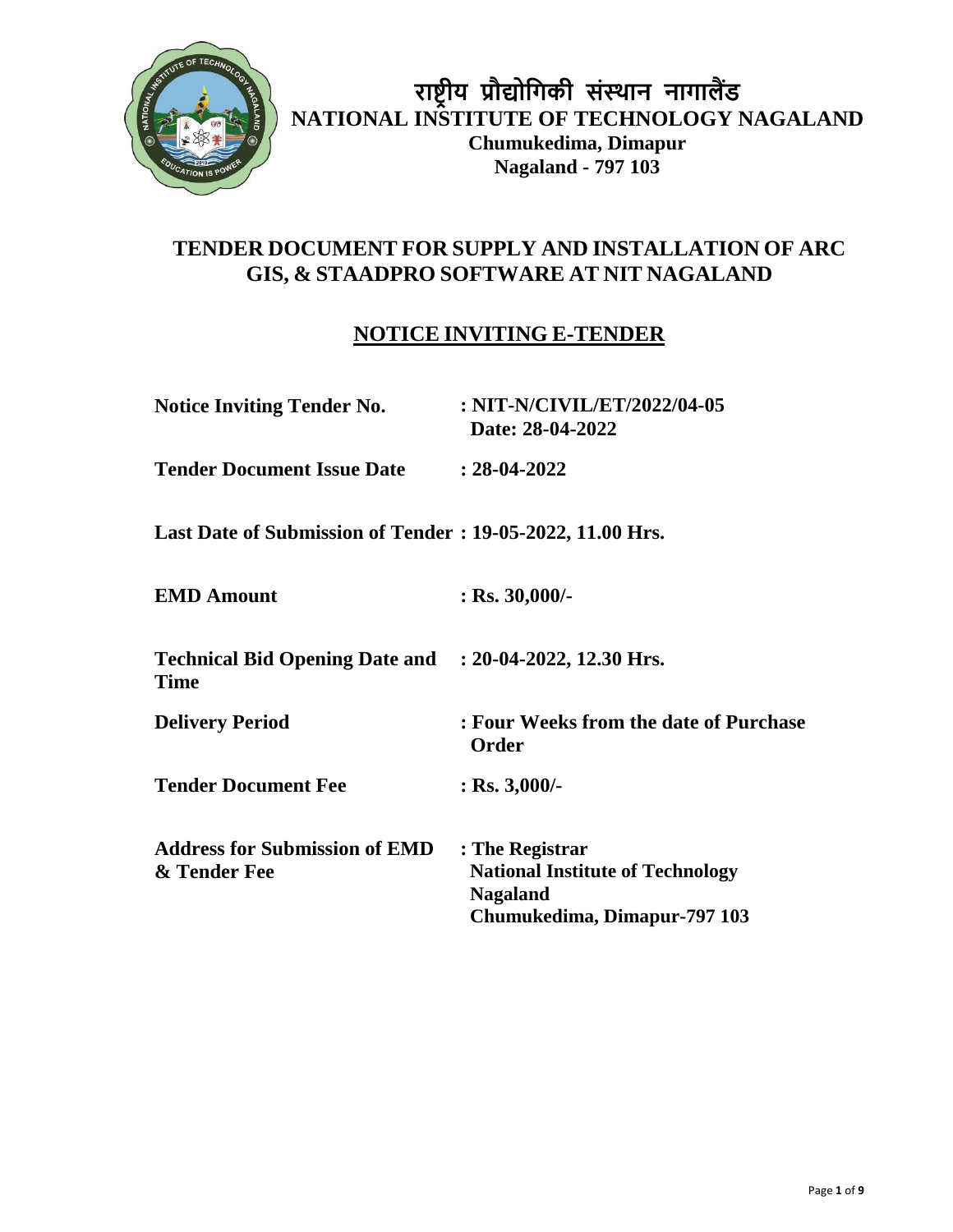## **NATIONAL INSTITUTE OF TECHNOLOGY NAGALAND Chumukedima, Dimapur – 797 103.**

#### **NOTICE INVITING E-TENDER**

#### NIT-N/CIVIL/ET/2022/04-05 Date: 28-04-2022

National Institute of Technology Nagaland is one of the newly established Institutes by MHRD under the NIT Act 2007 to impart technical education and to promote research activities in the North East region.

Sealed Quotations under two cover system (1. Technical, 2. Financial) are invited from the reputed Manufacturers / Developer/ Dealers / Registered Suppliers for Supply and installation of ARC GIS, & STAADPRO SOFTWARE at NIT Nagaland as per the specifications, terms and conditions given, so as to reach the office of the Registrar on or before the scheduled date and time. The detailed tender document can be download from the institute website www.nitnagaland.ac.in or https://eprocure.gov.in/.

The bidder shall be required to deposit the earnest money (EMD) for an amount of Rs. 30,000/- (Rupees Thirty Thousand only), which is refundable and a tender document fee for an amount of Rs. 3,000/- (Rupees Three Thousand only), which is non-refundable by way of Demand Draft only. The Demand Draft shall be drawn in favour of "IRG, NIT Nagaland" payable at Chumukedima, Dimapur. **The original Demand Drafts for Earnest Money Deposit & Tender Document fee** shall be submitted in a sealed envelope bearing the following reference on the top left corner: NIT-N/CIVIL/ET/2022/04-05**,** latest by 19<sup>h</sup> May 2022, 11.00 Hrs. and addressed to The Registrar, National Institute of Technology Nagaland, Chumukedima, Dimapur, Nagaland - 797 103

Bid(s) received beyond the due date of submission will be rejected. **The tender documents should be submitted in Government of India e-procure portal only (**[https://eprocure.gov.in/cppp/\)](https://eprocure.gov.in/cppp/) **on or before the due date and time** (19-05-2022 at 11:00 Hrs.). **Tenders submitted by E-mails, Post, Courier, in person, etc., shall not be entertained.** The Institute shall not be responsible for any postal delay for non-receipt of the EMD & tender fee.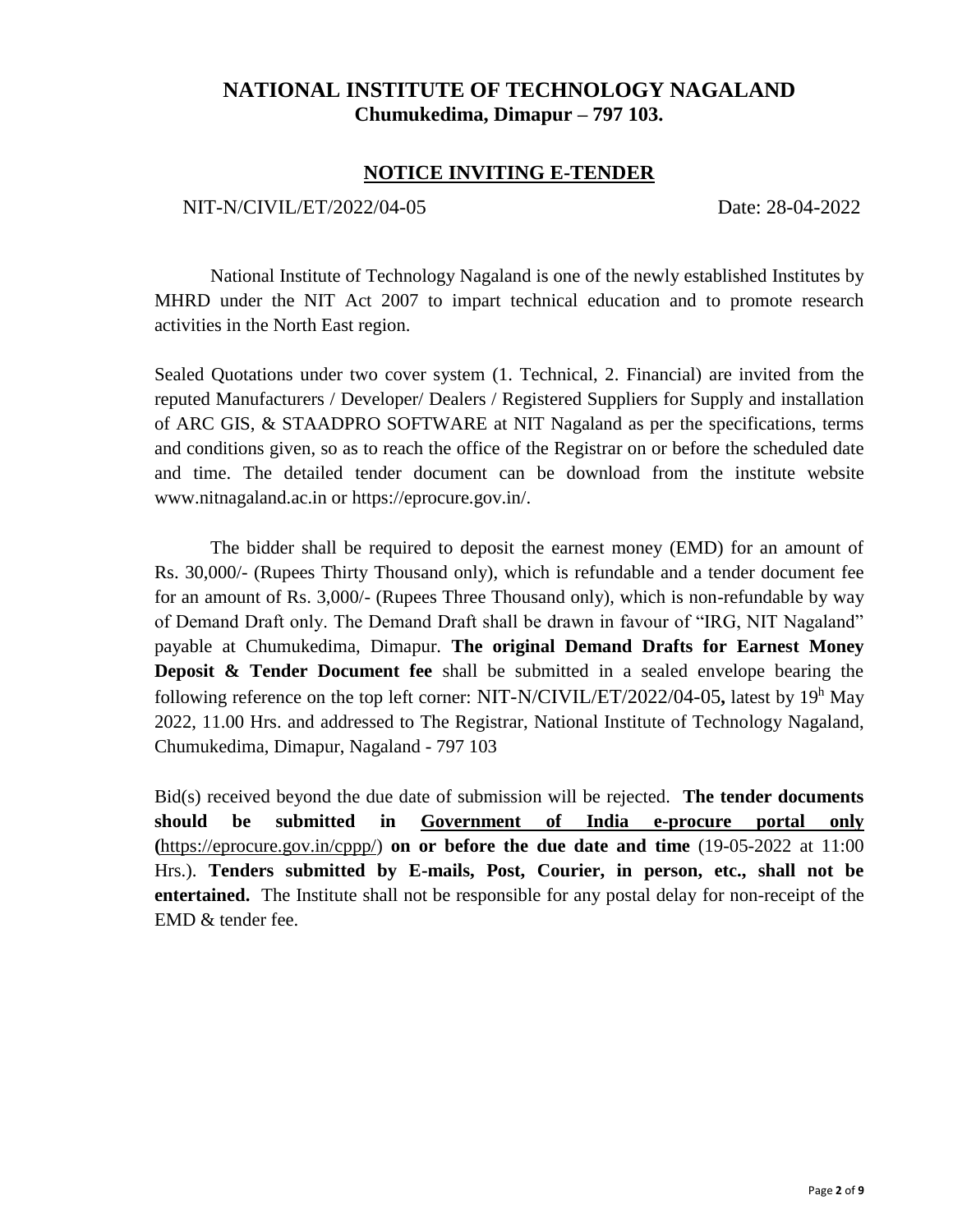## **1. ESSENTIAL QUALIFICATIONS**

- a) The Tenderer / bidder should have a company registered under Indian Companies Act, 1956/2013 or a Partnership Firm registered under Indian Partnership Act, 1932 or a Proprietorship firm or Limited Liability Partnership Firm, registered in India in the same name as the quoting company for last Ten (10) years as on the date of issue of the Notice Inviting Tender.
- b) The Registered Suppliers should have authorization from OEM.
- c) The bidder should have experience in at least 1 work order related to supply of Software/ IT infrastructure solutions/equipment in central government/State government/PSU (Order copy must be attached with bid).
- d) Bidder should have annual average turnover of Rs. 50 Lakhs in last 3 (Three) year and audited balance sheet for the last 3 (Three) financial year should be enclosed with bid.
- e) The bidder should provide a "No Blacklisted" undertaking and "No pending Vigilance/CBI case undertaking.
- f) The bidder must have PAN Card & GST registration certificate.
- g) Vendor/Firm should produce GST clearance certificate and Professional Tax certificate.
- h) Firms blacklisted by Govt. / Autonomous Body / PSU / Corporate organization are not eligible to Bid. If any stage of bidding process or during the currency of contract, such information comes to knowledge of Office of NIT Nagaland shall have right to reject the bid and forfeit the EMD or terminate the contract as the case may be without any compensation to the bidder.
- i) All the copies of documents enclosed with the tender document should be attested.
- j) Financial bid should be submitted **through Govt. e-procure portal only**.
- k) The bidder should produce back up documents like purchase orders, work completion certificates for the above mentioned work.
- l) The bidder (in case of authorised dealer) should provide the authorised certificate from the OEM/Manufacturer/Developer for the providing the same equipment as per the specification.

#### **Note:**

### **All the supporting documents should be attached with the Technical Bid, without which the tender will be rejected. The bidder need to bring the above original documents at the time of technical opening for the verification.**

## **2. Instructions to Bidder for Submission**

- a) Interested firms meeting the criteria are required to submit the Technical Bid and Financial Bid only through Government of India e-procure portal only i.e. [https://eprocure.gov.in/cppp/.](https://eprocure.gov.in/cppp/)
- b) Bid(s) received beyond the due date of submission will be rejected. No tender document will be entertained by Post/E-mail/FAX.
- c) The Institute shall not be responsible for any postal delay about non-receipt / nondelivery of the tender fee /EMD.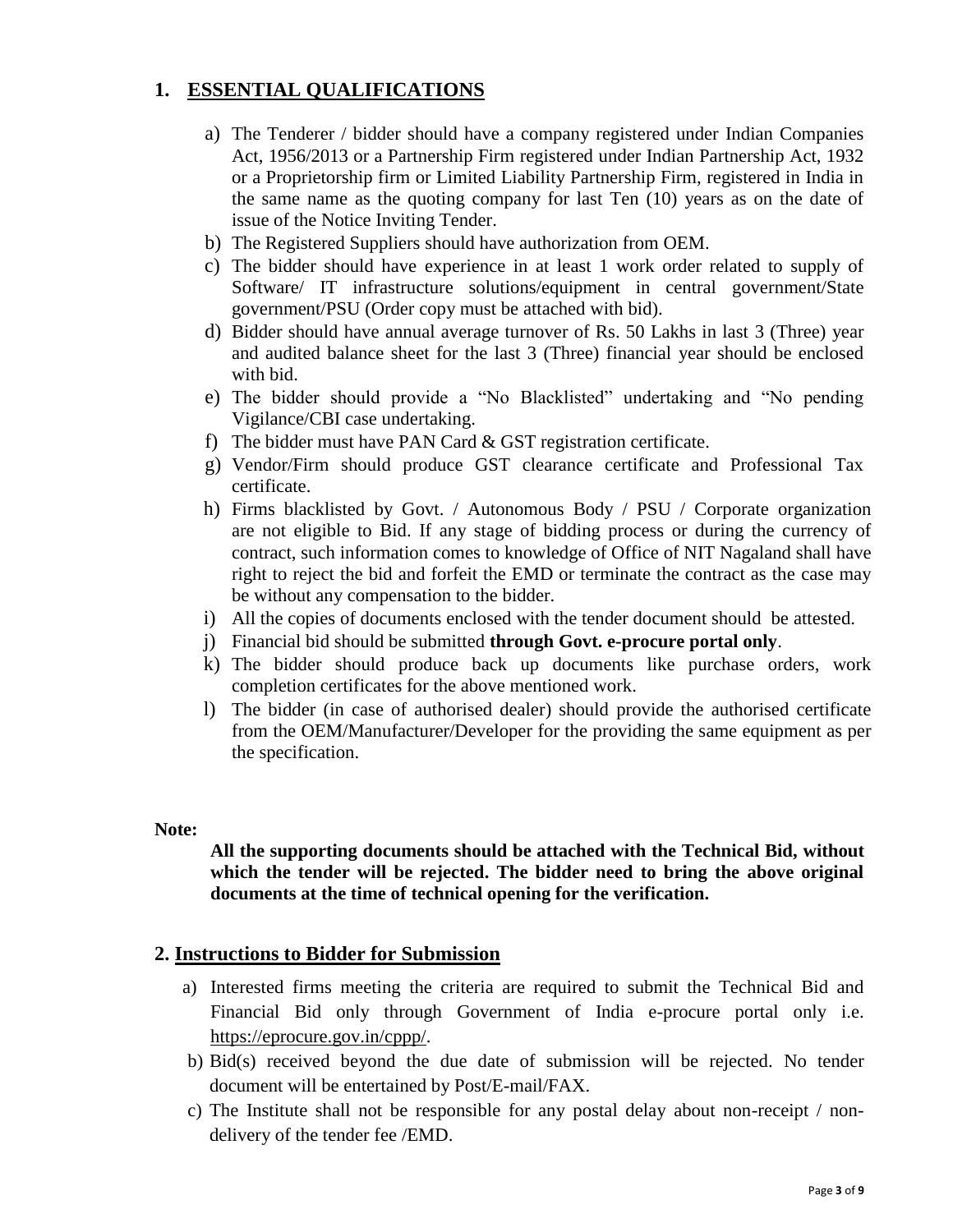- d) Technical bid(s) will be opened on 20-04-2022 at 12.30 Hrs. in the Conference Hall, Administrative Block of the Institute in the presence of the bidder(s) or their authorized representative(s) who are present at the scheduled time.
- e) In the event of the due date of receipt and opening of the tender being holiday/declared as holiday for the Institute, then due date of receipt / opening of the tender will be the next working day at the same time.
- f) Any amendment or addition made to the tender are not permissible after opening of the tender. Incomplete tenders will be rejected.
- g) The Institute reserves the right to reject any or all tenders, wholly or partly or close the tender at any stage prior to award of contract without assigning any reason whatsoever.
- h) The bidder shall be required to deposit the earnest money (EMD) for an amount of Rs. 30,000/- (Rupees Thirty Thousand only), which is refundable and a tender document fee for an amount of Rs. 3,000/- (Rupees Three Thousand only), which is non-refundable by way of Demand Draft only. The Demand Draft shall be drawn in favour of "IRG, NIT Nagaland" payable at Chumukedima, Dimapur. The original Demand Drafts for Earnest Money Deposit & Tender Document fee shall be submitted in a sealed envelope bearing the following reference on the top left corner: NIT-N/CIVIL/ET/2022/04-05 dated 28.04.2022, latest by 19th May 2022 at 11.00 Hrs. and addressed to The Registrar, National Institute of Technology Nagaland, Chumukedima, Dimapur, Nagaland- 797 103.
- i) Any bid without the Demand Drafts of Earnest Money Deposit and tender fee is liable to be rejected. The Institute is not responsible to pay any interest on such amount. Earnest Money Deposit shall be forfeited, if the tenderer withdraws its bid during the period of tender validity.
- j) The Earnest Money Deposit of the successful bidder shall be refunded after the completion of contract/order. For unsuccessful bidder(s) it will be refunded after award of the contract.
- k) The rate quoted should be valid for a minimum period of 90 days. No claim for escalation of the rate will be considered after opening the tender.
- l) The Institute reserves the right to accept in part or in full any quotation(s) or reject any or more quotation(s) without assigning any reason or to cancel the tendering process and reject all quotation(s) at any time prior to award of contract, without incurring any liability, whatsoever to the affected bidder or bidder(s).
- m) A prospective bidder requiring any clarification of the tender document may communicate to the Registrar, NIT Nagaland.
- n) At any time prior to the last date of receipt of bids, Institute may for any reason, whether at its own initiative or in response to a clarification requested by prospective bidder, modify the tender document by an amendment.
- o) The bidder should strictly adher to the specification and releasing of the payment is subject to satisfactory report by the Institute / concerned authorities.
- p) The rates should be quoted in Indian Rupee including all taxes and Freight charges at F.O.R destination at NIT Nagaland, Chumukedima, Dimapur - 797103.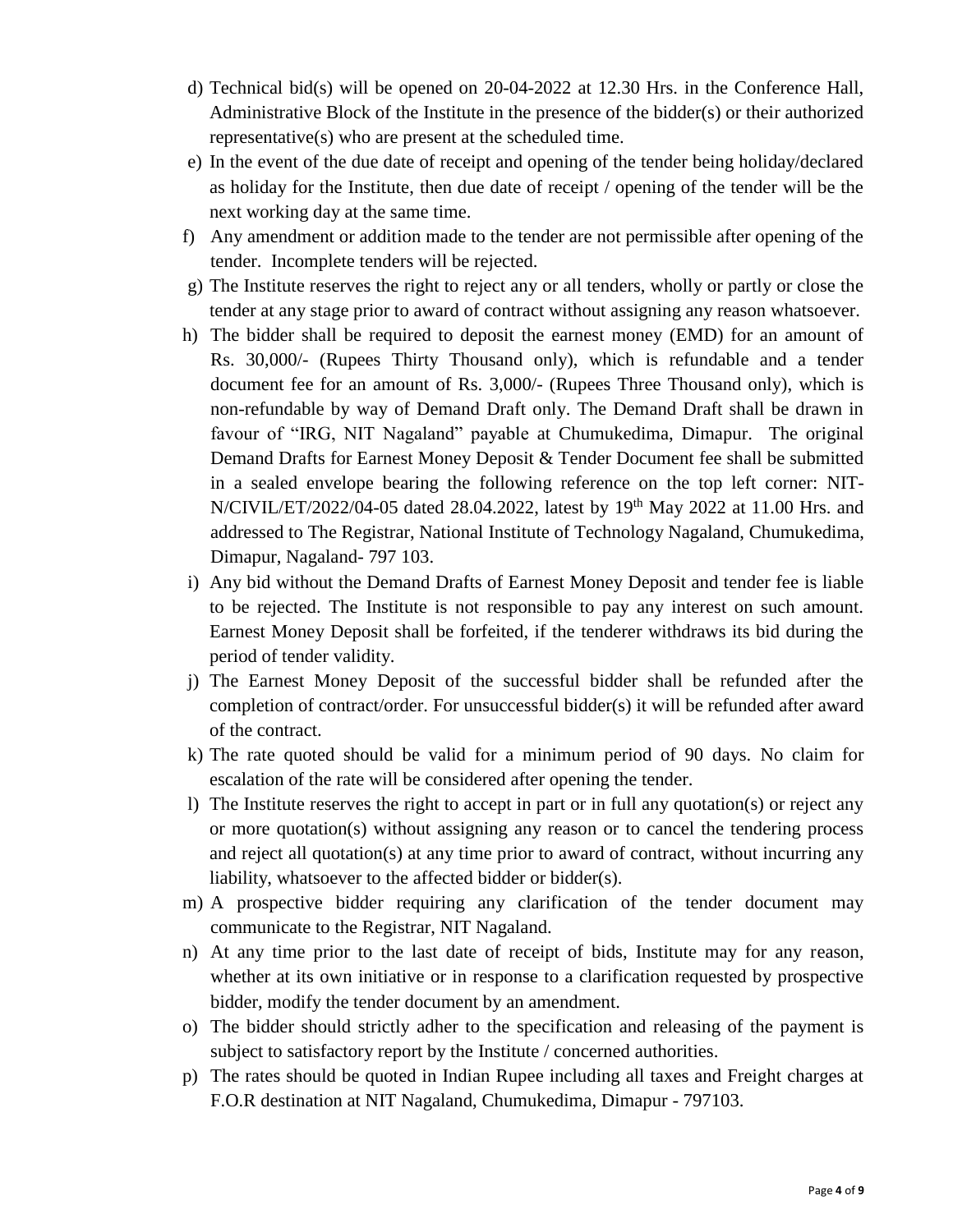- q) The evaluation of bid will be done for all the items put together and the contract will be awarded to the lowest responsive bidder.
- r) Any amendment and / or addition made to the tender are not permissible after opening of the tender. Incomplete tenders will be rejected.
- s) The Institute reserves the right to accept in part or in full any quotation(s) or reject any or more quotation(s) without assigning any reason or to cancel the tendering process and reject all quotation(s) at any time prior to award of contract, without incurring any liability, whatsoever to the affected bidder or bidder(s).
- **3. Delivery:** The delivery should be completed within Four Weeks from the date of issue of the Purchase Order.
- **4. Payment Terms:** Payment of 70 percent of the order value shall be released after completion of the entire work and balance payment of 30 percent shall be released after satisfactory inspection report duly certified by the NIT Nagaland/ in-charge.
- **5. Taxes**: as applicable.
- **6. Guarantee:** An undertaking should be given to repair or replace any part found defective due to faulty design or bad workmanship during the period of two years from the date of delivery of goods to the Institute at free of charge. Delivery of free replacements or repaired parts should be effected free of charge to the Institute within a reasonable period stipulated.
- **7. Other terms & Conditions:** For other terms & conditions please refer our standard conditions.
- **9. Force Majeure**: If the performance of the obligation of either party is rendered commercially impossible by any of the events hereafter mentioned that party shall be under no obligation to perform the agreement under order after giving notice of 15 days from the date of such an event in writing to the other party, and the events referred to are as follows:
	- Any law, statute or ordinance, order action or regulations of the Government of India,
	- Any kind of natural disaster, and
	- Strikes, acts of the Public enemy, war, insurrections, riots, lockouts, sabotage.
- **10. Performance Bank Guarantee (PBG):** In case of items with order value of Rupees five lakhs (INR 5,00,000/-) and above, the successful bidder shall furnish an unconditional PBG for 5% of the Purchase Order value from a scheduled Bank of India, after receiving the purchase order. Where the PBG is obtained by a foreign bank, it shall be got confirmed by a Schedule Indian bank and shall be governed by Indian Laws and be subject to the jurisdiction of courts at Dimapur. The PBG shall guarantee that,
	- $\blacksquare$  The Vendor guarantees satisfactory operation of the Equipment & components against poor workmanship, bad quality of materials used, faulty designs and poor performance.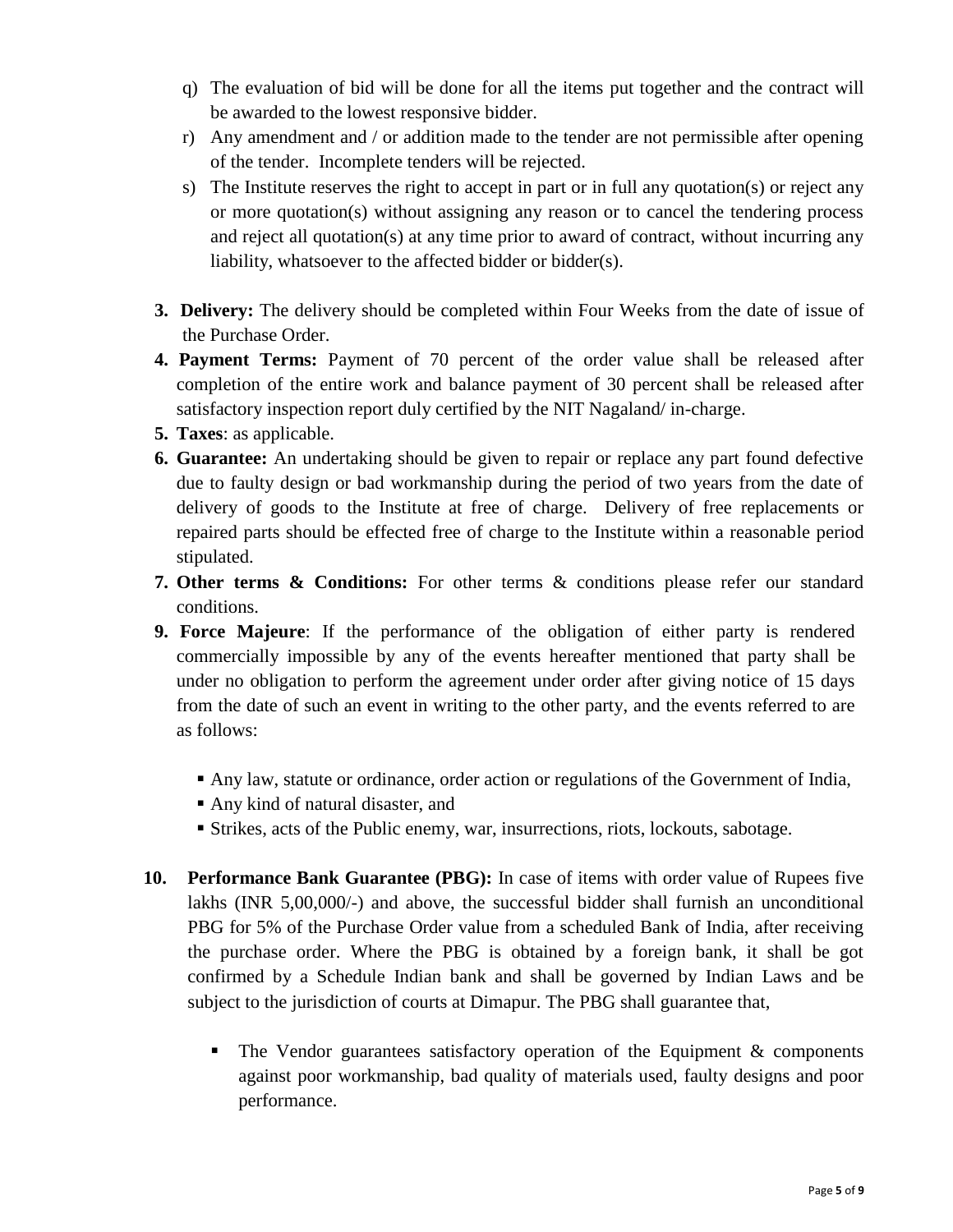- The Vendor shall, at his own cost, rectify the defects/replace the items supplied, for defects identified during the period of guarantee.
- This guarantee shall be operative from the date of installation till 60 days after the warranty period.

## **11. Applicable Law:**

- i. The contract shall be governed by the laws and procedures established by Govt. of India and subject to exclusive jurisdiction of Competent Court and Forum in Dimapur / India only.
- ii. Any dispute arising out of this purchase shall be referred to the Director NIT Nagaland, and if either of the parties hereto is dissatisfied with the decision, the dispute shall be referred to the decision of an Arbitrator, who should be acceptable to both the parties, to be appointed by the Director of the Institute. The decision of such Arbitrator shall be final and binding on both the parties.

## **REGISTRAR**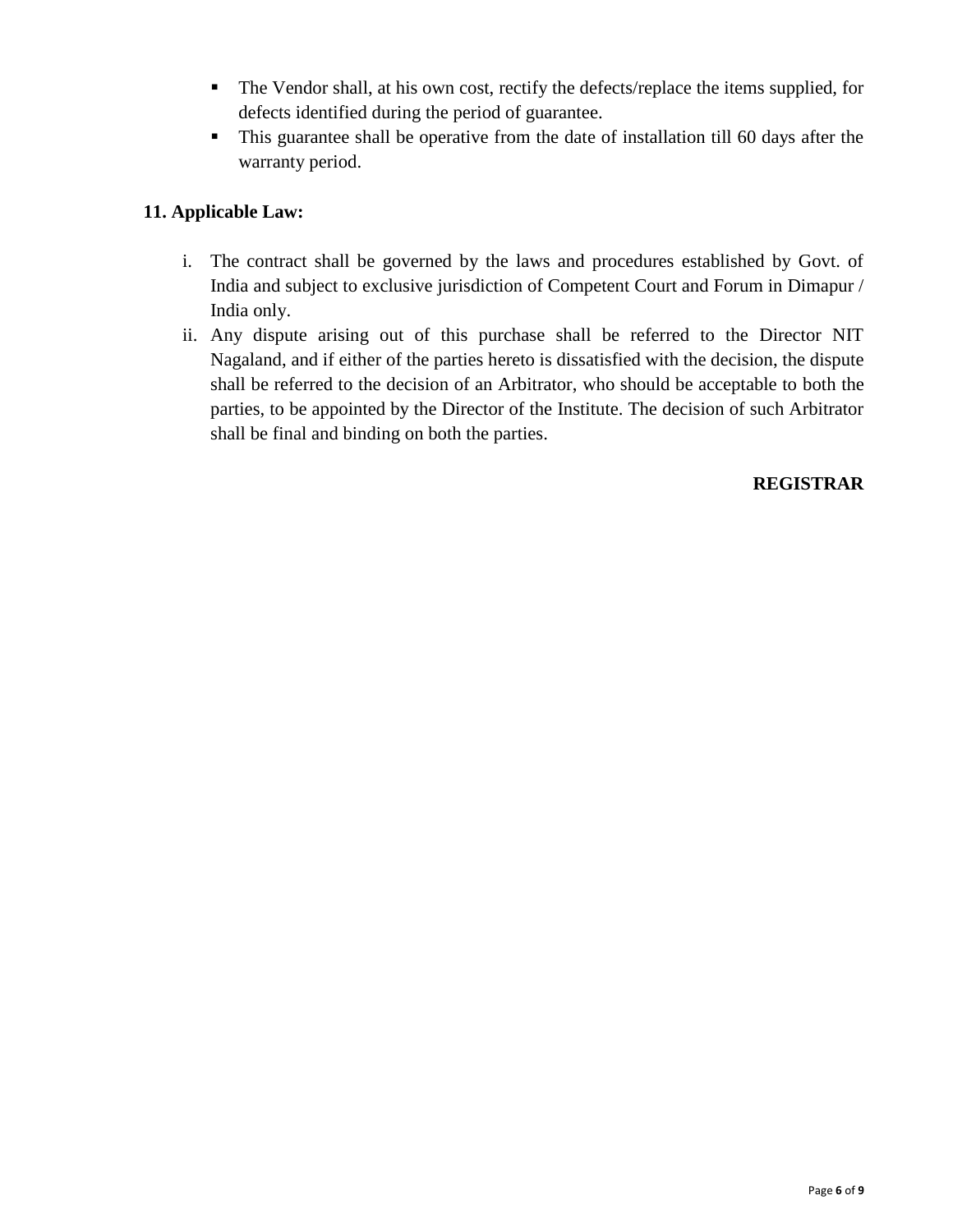## **CONTRACT FORM**

[To be provided by the bidder in the business letter head]

- 1. (Name of the Supplier's Firm) hereby abide to deliver / establish the …………………………………… by the delivery schedule / completion time as mentioned in the tender document for supply of the items if the purchase order is awarded.
- 2. The item will be supplied conforming to the specifications stated in the tender document without any defect and deviations.
- 3. Warranty will be given for the period mentioned in the tender document and service will be rendered to the satisfaction of NIT Nagaland during this period.

|                         | Signature of the Bidder Francisco Communication of the Bidder Francisco Communication of the Bidder |
|-------------------------|-----------------------------------------------------------------------------------------------------|
|                         |                                                                                                     |
| <b>Business Address</b> |                                                                                                     |
|                         |                                                                                                     |
|                         |                                                                                                     |
|                         |                                                                                                     |
|                         |                                                                                                     |

Place :

Date:

**Seal of the Bidder's Firm**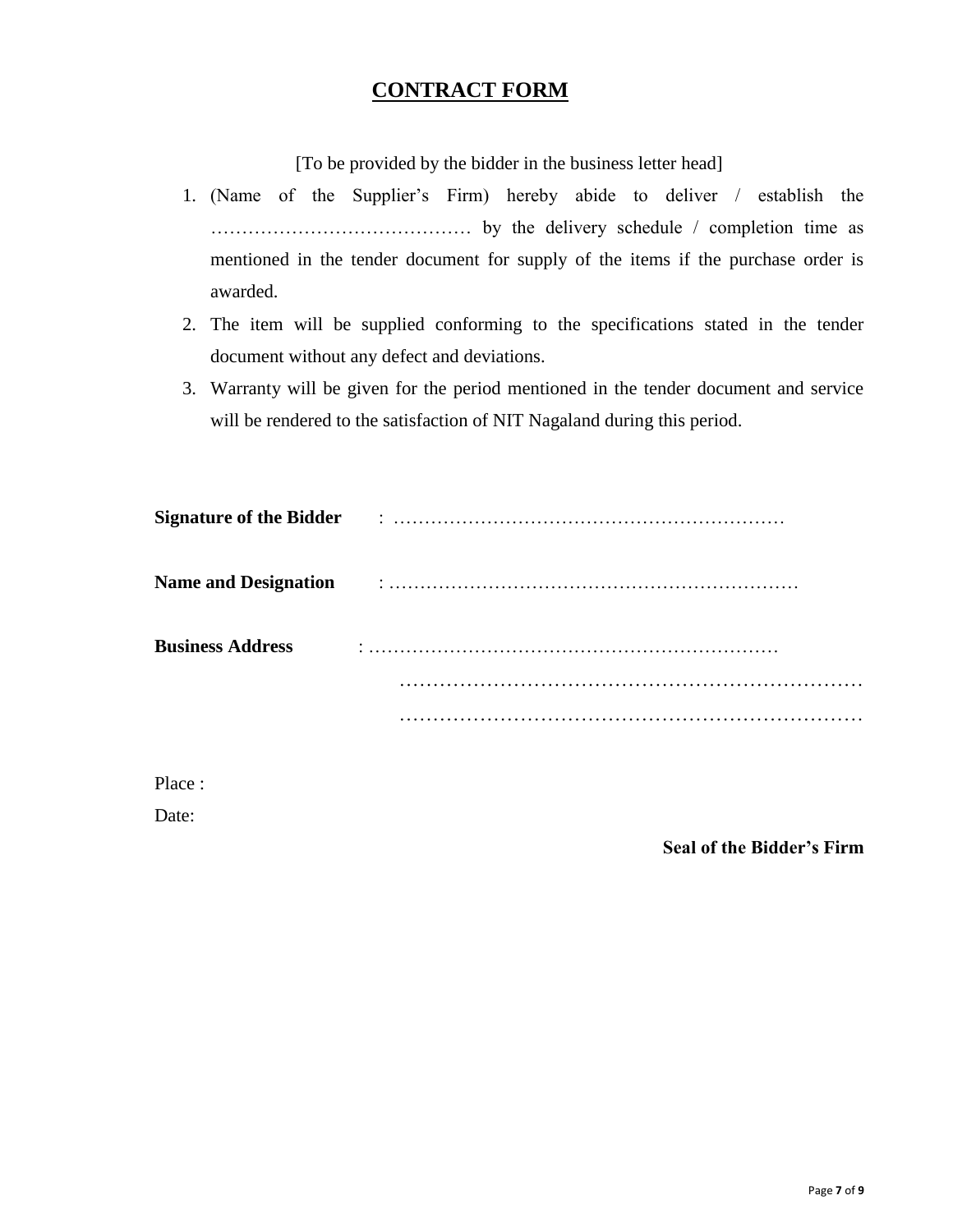# **SUMMARY SHEET I – TECHNICAL BID**

| SI. No         | <b>Specifications/Requirements</b>                     | <b>Vendor</b><br><b>Specification</b> | Compliance<br>(Yes / No) |
|----------------|--------------------------------------------------------|---------------------------------------|--------------------------|
|                | ArcGIS -5 users and 3 years subscription               |                                       |                          |
|                | latest version                                         |                                       |                          |
|                | software<br><b>STAAD</b><br>Pro<br><b>STAAD</b><br>and |                                       |                          |
|                | <b>Foundation software (Select Edition) Latest</b>     |                                       |                          |
| $\overline{2}$ | <b>Version:</b>                                        |                                       |                          |
|                | 30 users student version (Lab setup)<br>a)             |                                       |                          |
|                | 3 users STAAD Pro<br>$\mathbf{b}$                      |                                       |                          |
|                | <b>1 user STAAD Foundation</b><br>$\mathbf{C}$         |                                       |                          |

Signature of the Bidder\_\_\_\_\_\_\_\_\_\_\_\_\_\_\_\_\_\_\_\_\_\_\_\_\_\_\_\_\_\_

Seal of the Bidder's Firm \_\_\_\_\_\_\_\_\_\_\_\_\_\_\_\_\_\_\_\_\_\_\_\_\_\_\_\_\_\_\_\_